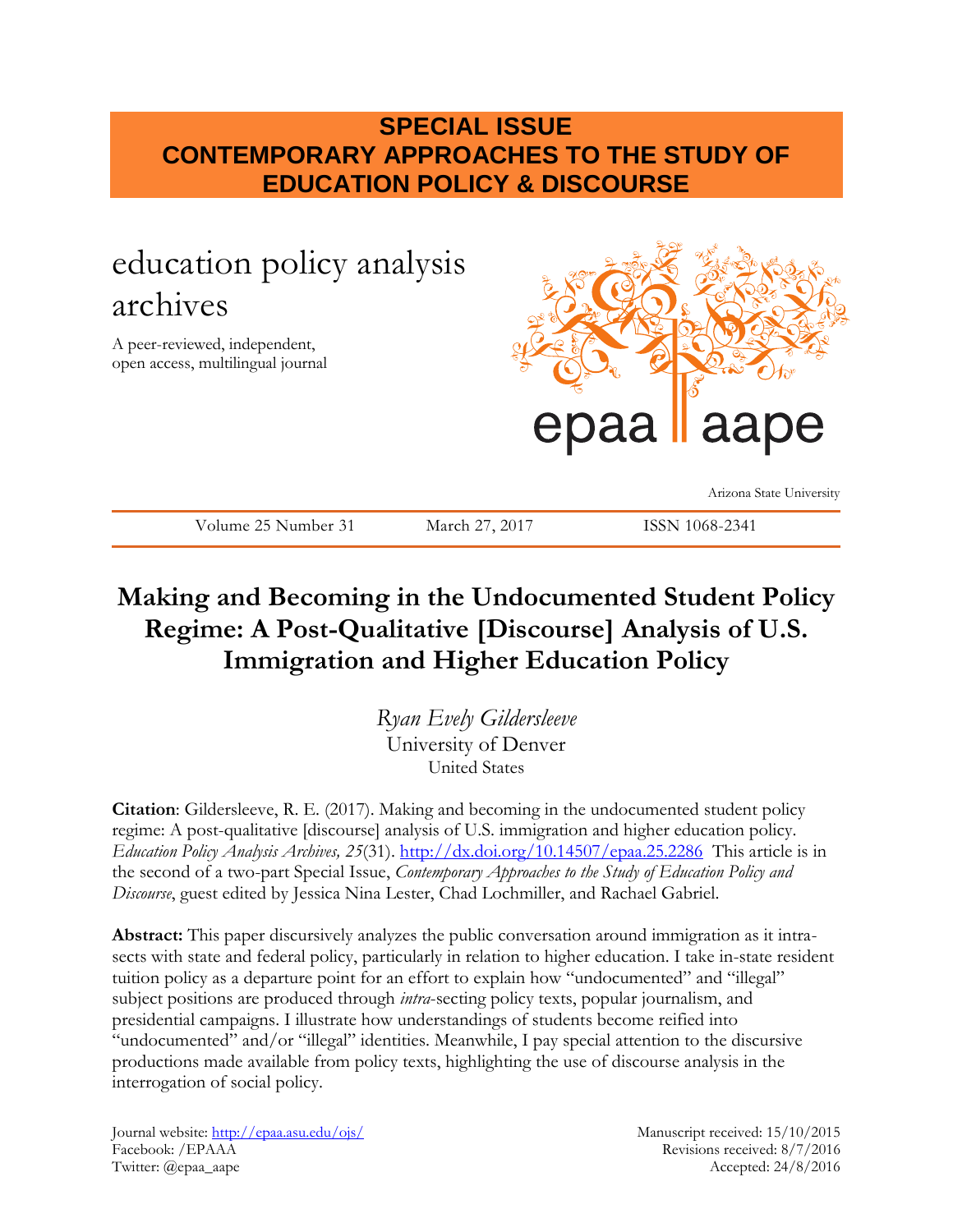**Keywords**: Undocumented immigrants; migrant education; educational policy; discourse analysis; higher education

#### **Haciendo y volviendo en el régimen de la política de estudiantes indocumentados: Un análisis [de discurso] post-cualitativo de la política de inmigración y educación superior de los Estados Unidos**

**Resumen:** Este artículo analiza la conversación pública sobre la inmigración, ya que se inserta en las políticas estatales y federales, particularmente en relación con la educación superior. Tomo la política de matrícula de estudiante residente como un punto de partida para un esfuerzo por explicar cómo los sujetos "indocumentados" y "ilegales" son producidos a través de textos de políticas intra-sectarios, periodismo popular y campañas presidenciales. Ilustra cómo la comprensión de los estudiantes se vuelve reificada en identidades "indocumentadas" y / o "ilegales". También presto atención a las producciones discursivas que se ponen a disposición de los textos políticos, y resalto el uso del análisis del discurso en el interrogatorio de la política social.

**Palabras-clave:** Inmigrantes indocumentados; educación de los migrantes; política educativa; análisis del discurso; educación superior

#### **Fazer e tornar-se no regime de política dos estudantes indocumentados: Uma análise [do discurso] pós-qualitativa da política de imigração e ensino superior nos Estados Unidos**

**Resumo:** Este artigo analisa a discussão pública sobre a imigração, como ela intra -seções com a política estadual e federal, particularmente em relação ao ensino superior. Considero a política de aula de estudante residente como um ponto de partida para explicar como os sujeitos "indocumentados" e "ilegais" são produzidos através de textos de políticas intra sectários, jornalismo popular e campanhas presidenciais. Eu ilustra como as compreensões dos estudantes se tornam reificadas em identidades "indocumentadas" e / ou "ilegais". Presto atenção também às produções discursivas disponibilizadas a partir de textos de políticas e destaco o uso da análise do discurso no interrogatório da política social. **Palavras-chave:** Imigrantes indocumentados; educação de migrantes; política educacional; análise do discurso; ensino superior

#### **Introduction**

This paper discursively analyzes the public-political conversation around immigration as it intrasects (Barad, 2007; Jackson, 2013) with state and federal policy, particularly in relation to higher education. I take in-state resident tuition policy (ISRT) as a departure point for developing a postqualitative (Jackson & Mazzei, 2012; St. Pierre, 2013) effort to explain how subjectivities can materialize through *intra*-secting discourses that constitute the undocumented student policy regime in U.S. higher education. Specifically, I draw from immigration and education policy texts, popular journalism, and presidential campaigns. I read instantiations of these various rhetorical fields through one another to explain how discourses of economy, security, and surveillance produce new subject positions of/for undocumented students in contemporary U.S. higher education. This paper aims to make substantive contributions to the policy research related to undocumented students in U.S. higher education, while also making methodological contributions by proposing a postqualitative orientation to discursive studies of public policy in education.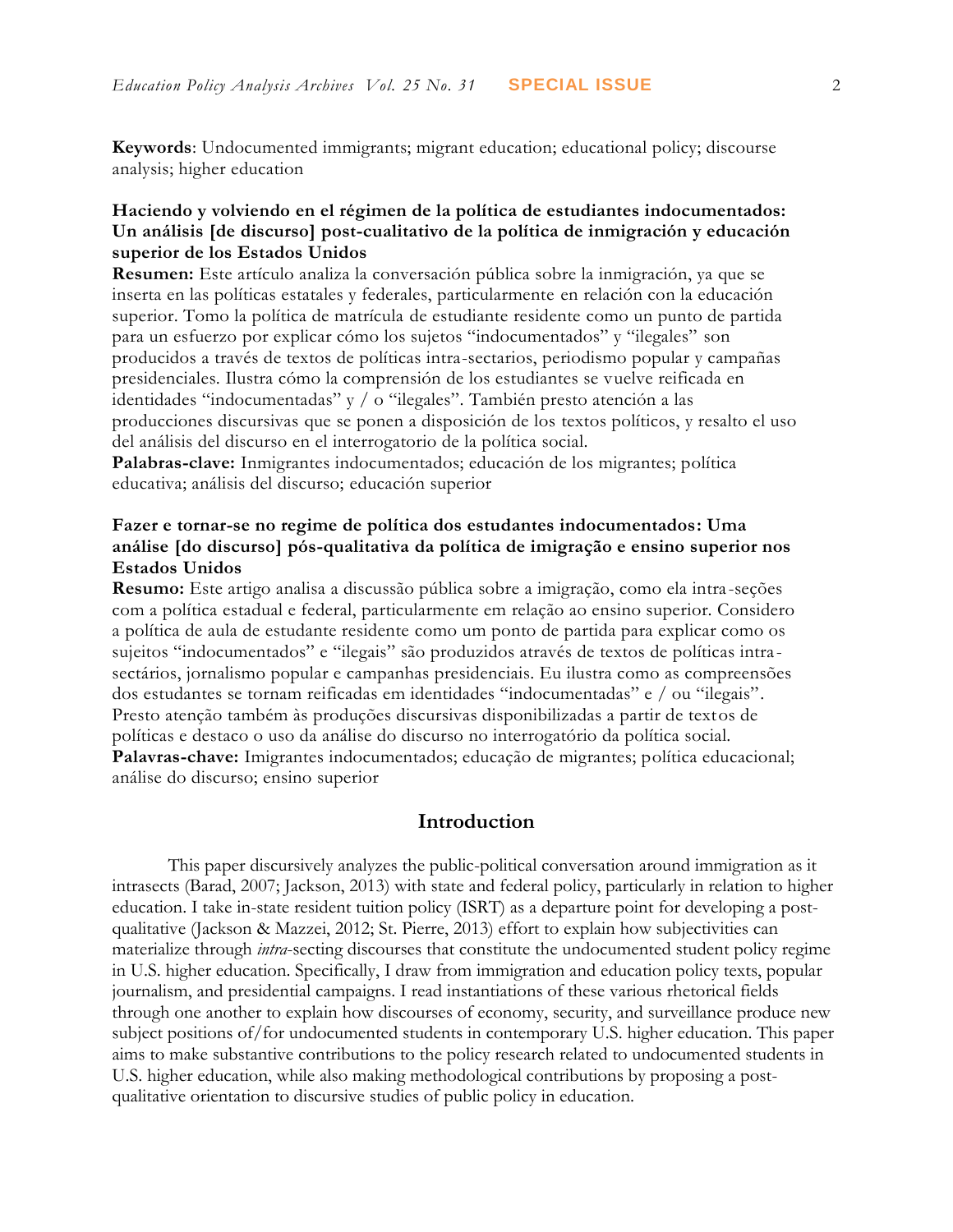Post-qualitative inquiry is grounded in poststructural (Foucault, 2008; Lemke, 2011) and new materialist (Coole & Frost, 2010) assumptions of social realities and research; the core concepts of which I review after briefly introducing the policy context of undocumented students in U.S. higher education. The goal of post-qualitative inquiry is not to interpret reality, but rather to explain how realities come into being/becoming, recognizing that any reality is temporal, historical, and contingent (Deleuze & Guattari, 1987). It is an ontological rather than epistemological project (St. Pierre, 2013). As discourse does not conform to bounded narrative forms, nor does immigration, nor social policy, I eschew the academic imperative to nicely fit my analyses and findings into a strictly straightforward and linear scaffolding of the traditional research report. Rather, I present findings as a series of fractured discursive productions that cumulatively can explain a plausible response to the orienting research question, "How does the entanglement of immigration and education discourses engender a production of the undocumented student?" This research question is a question of *the subject*, the human subject, and how it becomes a recognizable position in social life.

To be clear, I do not claim a scientific stance for the discursive renderings that I put forth. Rather, I present this article as a series of movements and flows that can and should be read *through* one another to produce a sense of what U.S. immigration and higher education courses can do when entwined between and betwixt each other. My goal is to explain how an undocumented student might come into being/becoming rather than interpret the meaning of such a subject position. I hope to elicit multiple and conflicting possibilities for immigration and education policy, provoking readers not only to make sense of my intended tracings of how policy and discourse interact, but also to assemble their own sense within and betwixt the discourses produced through the public and political conversations around immigration as they come to bear on higher education policy. These choices were informed by prior theorizations of representation in (post-)qualitative research (Koro-Ljungberg, 2016; Kuntz, 2015; Pasque, Carducci, Gildersleeve, & Kuntz, 2011), which called for increased playfulness, discontinuity, and openness in the reporting and representation of qualitative inquiry. Such an approach, I believe, is consistent with the poststructural foundations in which I engaged my analytical movements and flows through the productions of policy discourse related to immigration and higher education.

#### **Undocumented Students in Higher Education as a Policy Context**

Research on in-state resident tuition policies (ISRT) has relied heavily on establishing legal arguments for undocumented immigrants' rights to higher education (Olivas, 2011) as well as quantitative analyses of policy outcomes related to undocumented students, demonstrating the efficacy of ISRT policy (Flores, 2010). Some qualitative work has taken up ISRT policy and explores the affective consequences of ISRT policies in undocumented immigrants' everyday lives, suggesting that such policy can support broader democratic imperatives for educational opportunity in undocumented students' educational trajectories (Perez Huber & Malagon, 2007). Qualitative work has also demonstrated the need for increased training and new protocols for student and administrative services entrusted in supporting undocumented students (Nienhusser, 2014). Despite a growing literature related to undocumented immigrants in higher education, and ISRT policy in particular, these policies have remained largely unexamined in terms of their discursive effects and ethical outcomes, wherein *ethics* refers to a way of doing (as opposed to morals/standards). In asking how the entanglement of policy discourses produces undocumented students, this paper makes an original contribution in examining the exercises of power and the plausible material effects, including the terms of subject-production, that circulate through ISRT policy discourses.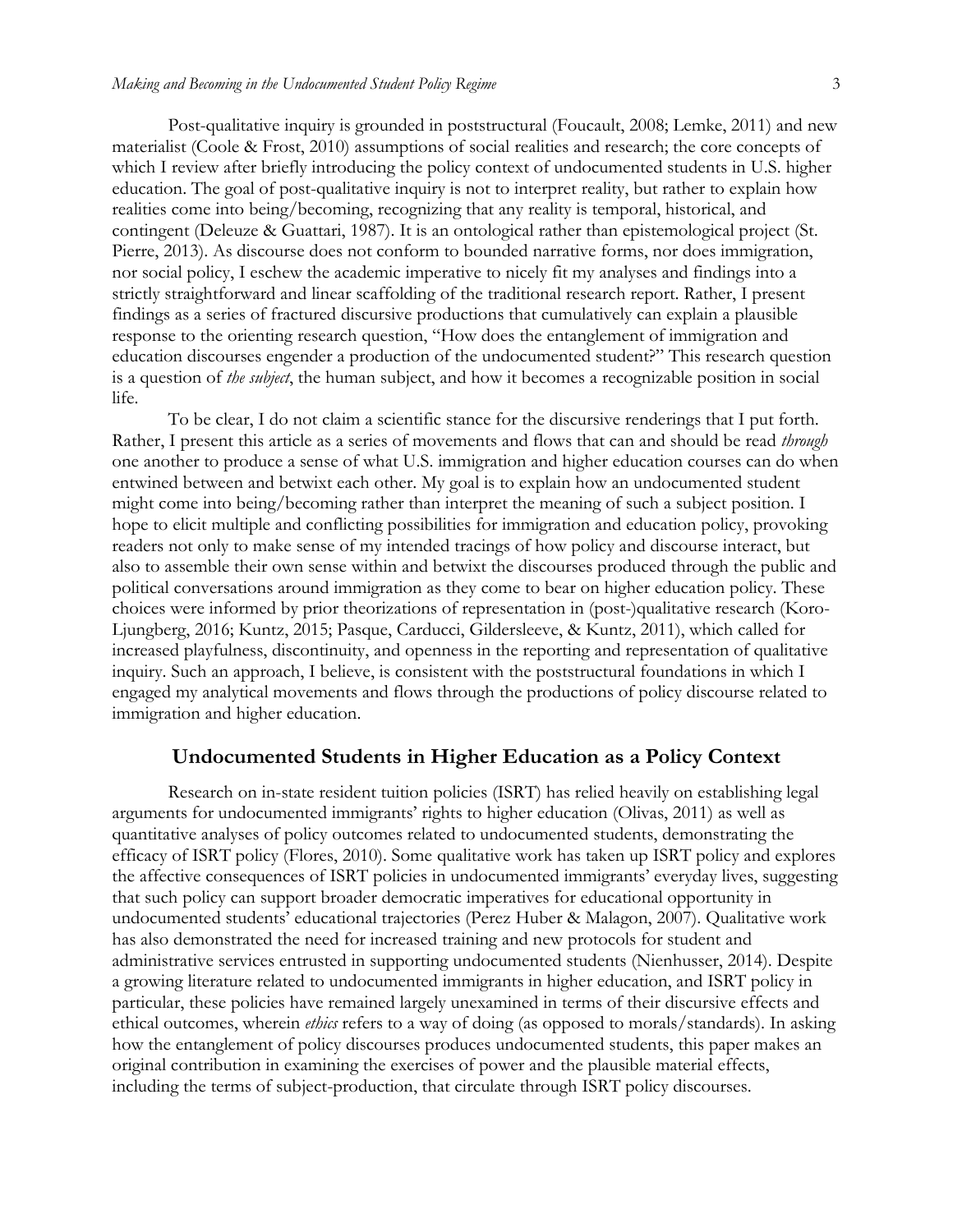#### **Discourse and Power, Some Beginnings …**

Poststructural theories assert that the life or effects of any text rely upon its interplay with other texts, broader contexts, and the readers of those texts. This interplay, and the action/meanings that carry forth from it can be understood as discourse. In short, discourse is the talk (or language) and action of a text. As Baxter (2003) writes, discourse is a "site for the construction and contestation of social meanings" (p. 6). As such, the meanings within texts are not lying in wait to be found, but rather, meanings are constructed by the contingencies and pressures betwixt and between talk and action (i.e., discourse). Hence, discourse produces reality.

Within poststructural theory, discourse and power are recursively interlocked (Allan, 2010). Indeed, power operates discursively and discourse relies on power to produce meanings in everyday lives. From a poststructural perspective, power is understood "as a *productive* force, rather than a primarily *repressive* one" (Allan, 2010, p. 16). Power builds, even if, or as, it destroys. Drawing largely from Foucault (1978/1980), power is not a possession, but rather an exercise; power circulates by way of discourse between and across social relations. Power operates at local levels and change happens from a multitude of diverse power negotiations across (inter)related discourses.

Importantly, power and knowledge cannot be separated and are interdependent with discourse. Foucault (1978/1980) instructs: "it is in discourse that power and knowledge are joined together" (p. 100). Power/knowledge then, are negotiations across complex discourses that lead to an understanding of reality. Hence, truth, in poststructural thinking is "an effect of power/knowledge operating through discourse" (Allan, 2010, p. 17) and therefore inherently fractured and incomplete. Truths are produced, never stable, and always historically bound. Power disperses as certain ways of knowing and being in the world are made possible.

#### **Not Really Identity, But …**

Subjectivity—the space(s) wherein the self is made known—is a constant site of struggle, crafted and shaped by the conflicting subject positions made available from various discursive fields (Foucault, 1978/1980). In opposition to humanist thought, there is no such thing as a unified self or stable identity. Rather, selves are made plausible as tentative, contested, and conflicted subject positions are produced through discourse. Moreover, a reified sense of self, often called *identity*, can be understood as a technology for population control, working toward particular biopolitical interests as an exercise of power (Esposito, 2008; Lemke, 2011). These are the kinds of concerns at stake. The concerns are illuminated by using discursive analyses to interrogate policy through the *intra*-section of immigration and higher education.

### **From Not-Identity to Biopower**

I am seeking to understand (and disrupt) how power/knowledge circulates through undocumented student policy discourse, pedagogically forming possible subjects*,* thus exercising biopower to structure social opportunity into particularized configurations that ultimately disenfranchise those who some undocumented student policies (i.e., in-state resident tuition policies or "Dream Acts") purportedly might seek to support (e.g., immigrants). Any biopolitical renderings of the undocumented student policy regime rest on the utility of the text within its context. The subject positions that emerge from *intra*-secting discourses that become reified as identities must prove useful for controlling a form of life at the scale of the population. However, that form of life might not necessarily be found in the body of the migrant targeted by the policy itself. That is, the form of life to be secured by policy might indeed exclude the migrant.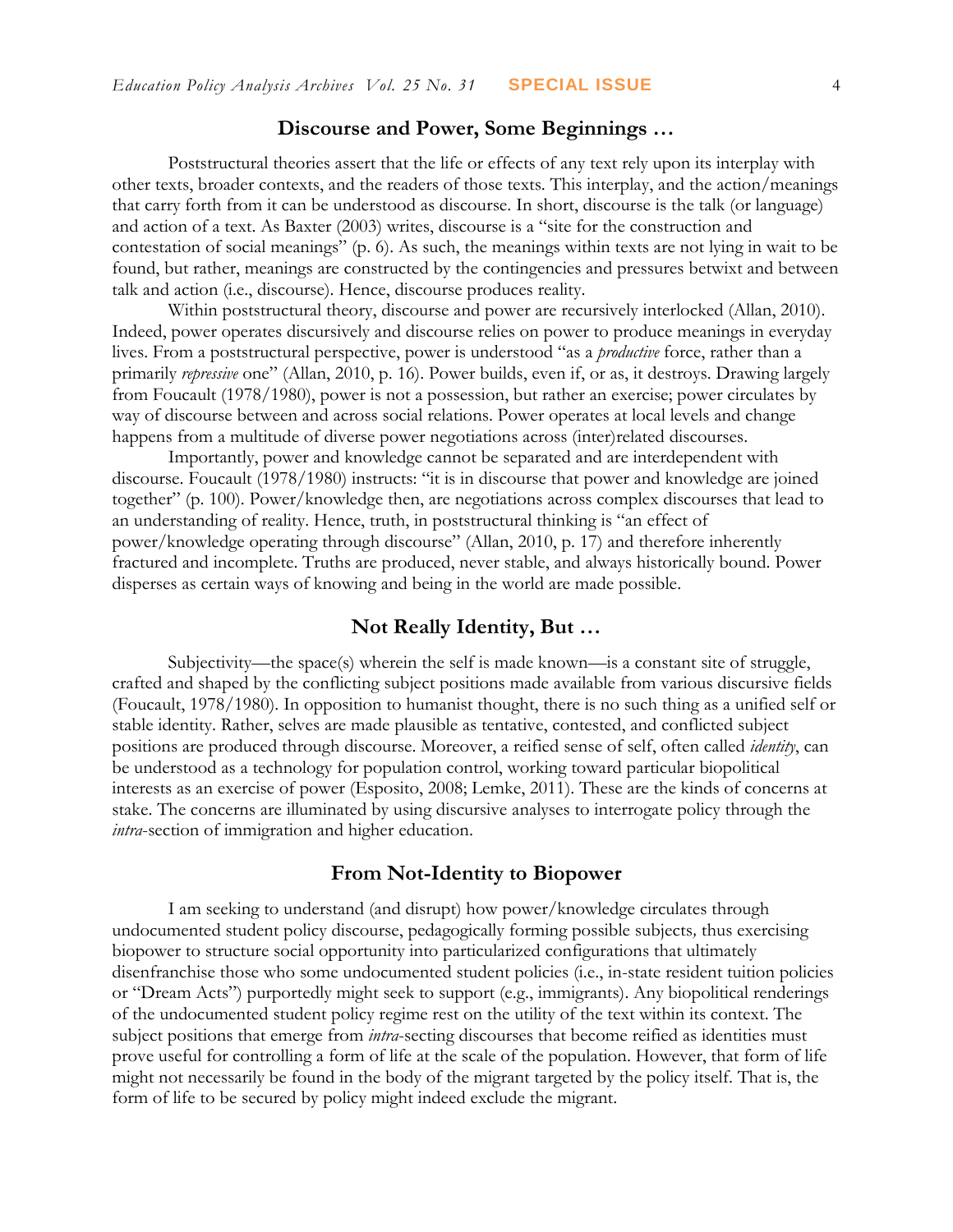Biopower is the exercise of power through social institutions to produce a population (Foucault, 2008). It is productive by way of securing the body politic as made into the form (singular) of lives (plural) most desired for economic production and/or consumption. Biopower does not negate life, nor does it impose restrictions on life. Rather, it is an exercise of power to generate lives in the biopolitical figures of desired livelihoods – it builds an ethics for a becomingreality. In twenty-first century global racial capitalism, such ethics are tied to a figure as consumer, one that ever-more produces a growth economy (Lemke, 2011). How, then, are the undocumented students produced into economic bodies?

## **Post-Qualitative Research and Policy Discourse Analysis: An Operationalization**

Understanding policy as discourse assumes that policy produces particular truths (albeit dynamic and unstable) and possible knowledges (albeit tentative and historically-bound). However, as policy discourse reflects and produces culture (Ball, 1994), cultural actors (i.e., people) tend to act upon the truths and knowledges produced through policy as stable, unified, and self-evident. People treat truth as wholesome. As Allan (2010) writes, "policy-as-discourse views policy as regulating social relations primarily through positive or productive means" (p. 25). One social consequence, then, is that policy (as discourse) creates identities. Understanding the effects of policy requires the deconstruction of the subject positions that policy produces. Yet, without recognition of the nonhuman actants produced by policy discourses, any affirmation of subject positions remain interpretive and therefore bound to the epistemological – the production of meaning. While valuable, it remains an incomplete analysis.

Post-qualitative research seeks to disrupt the qualitative obsession on *interpretation and meaning,* and contribute to a new empirical notion of being/becoming. Being/becoming signifies a process of materialization that comes about from interlocking and/or *intra*-secting discourses and material things (Barad, 2007; Connolly, 2011). While critical qualitative research historically has been viewed as an epistemological project, post-qualitative research can be understood as an ontological one (Kuntz, 2015; St. Pierre, 2013). Ontological inquiries seek to explain what data *do* rather than interpret what they *mean*.

#### **"Data," or Some Things Like Them**

There were four primary evidentiary sources at play in my analysis:

 $\overline{a}$ 

- 1. The policy texts from the 21 states with current extending ISRT policies and 5 states with current restricting ISRT policies<sup>1</sup>. These 26 states are the only states with ISRT in statute, and they represent states' interests in the undocumented student policy regime.
- 2. The policy texts from the U.S. federal executive action: Deferred Action for Childhood Arrivals (DACA), including an official memorandum from then-Secretary of Homeland Security, Janet Napolitano. These were chosen to represent the federal government's engagement with undocumented students in higher education.

<sup>1</sup> An extending ISRT policy effectively grants undocumented students in-state resident tuition status, while a restricting ISRT policy effectively denies undocumented students in-state resident tuition status. See Gildersleeve, Rumann, & Mondragon, 2008.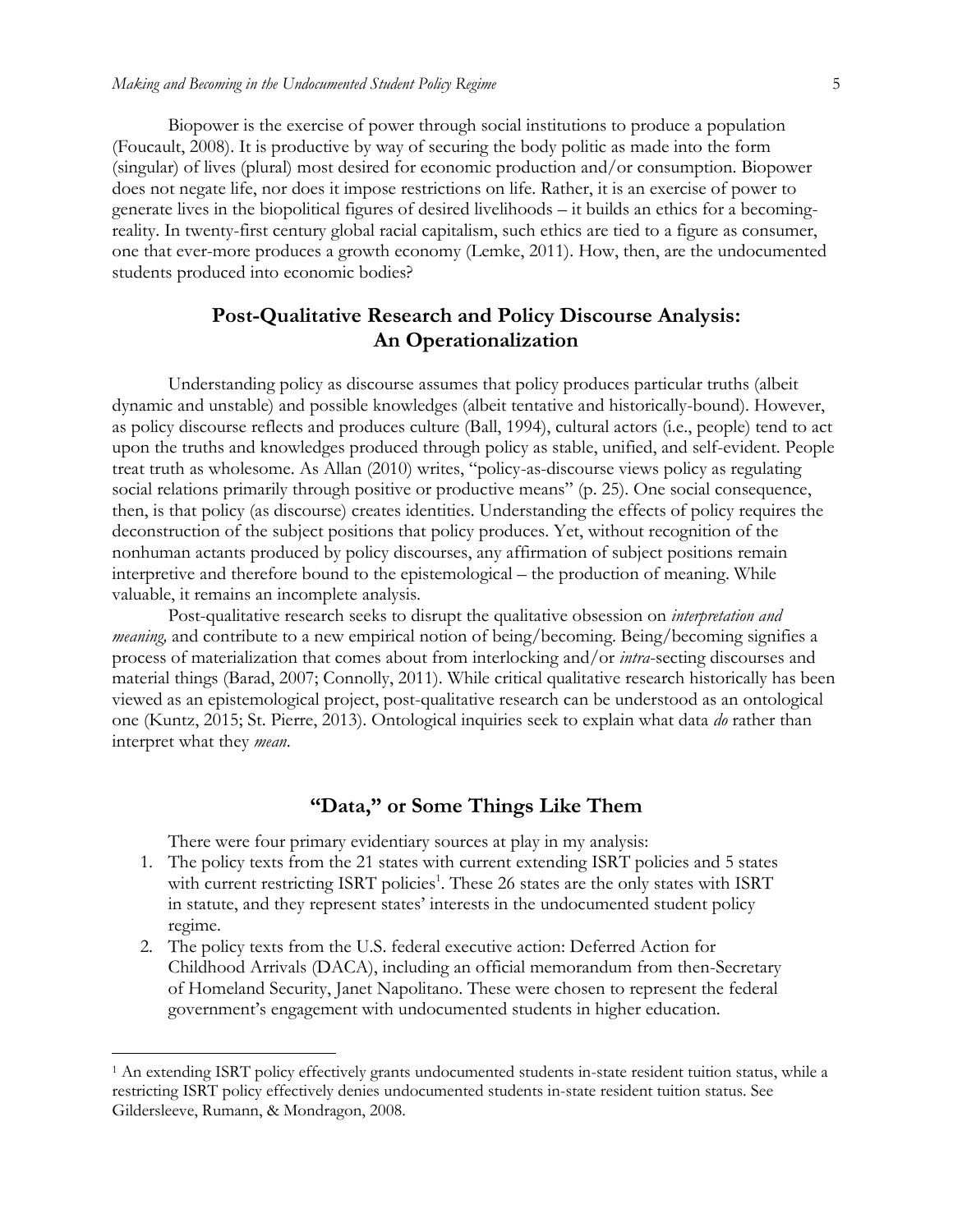- 3. Editorial texts from *USA Today, The New York Times,* and the *Washington Post* related to undocumented immigrants and higher education from 2000-2014. These popular texts emplace the undocumented student policy regime in the contemporary zeitgeist of American cultural populism.
- 4. Official campaign texts, including public speeches to major political organizations, from the 2008 and 2012 presidential campaigns of Barack Obama, John McCain, and Mitt Romney, respectively, and including an editorial written by President Obama published in *Time* magazine during the 2012 campaign. These speeches represent the political dimension of the undocumented student policy regime.

These texts were chosen purposefully so as to provide a range of partisan political positions and mediating artifacts in the ethical dynamics of the undocumented student policy regime. Cumulatively, they provide a purposeful sampling of state and federal government, populist, and partisan-political entanglements with undocumented students and higher education.

## **"Analysis," or Some Ways of Cutting Through**

In working with policy, political, and popular texts from the undocumented student policy regime, my goals for these analyses are to cut through the propagated understandings that come ready-made from the texts themselves and complicate them by emplacing them within broader contexts, while also recognizing and accounting for the actions made plausible by the artifacts, or things, produced through the discourses of these texts. For example, state-based in-state resident tuition policy that affects migrants should not be divorced from broader federal immigration policy, including enforcement. The goal is to make meaning of the discourses *and provide explanation* of the material consequences that plausibly emerge from bringing such texts into contact and then putting forth what such contact generates.

Such a positioning in relation to discourse analysis is built from poststructural foundations à la Fairclough (1992) and Ball (1994). The notions of discourse as Foucault's conduct of conducts referenced earlier, and the recognition that policy texts can generate new political relations as well as augment or re-arrange cultural understandings are clear derivations from Foucauldian theorizations of neoliberalism and the genealogies of contemporary history. I enjoin these poststructural building blocks of third generation policy analysis (Lester, Lochmiller, & Gabriel, 2016), to the ontological project of post-qualitative research, building upon the philosophies referenced earlier*.*

My cutting-through the undocumented student policy regime draws from four key concepts that stretch across the ontological project of post-qualitative research and new materialism. I sought to examine the *intra*-sections of discourse and its plausible material effects, by which, I draw from Karen Barad's (2007) notion of *intra*-sectionality as the doing through of one discourse (or material) with another. As opposed to the layering-on that *inter*sectionality seeks to establish, *intra-*sectionality obsesses over how each entity is changed through engagement with one another. I further drew from new materialist theorizing in asking how various *things*, such as an affidavit, enact social relations (Bennett, 2010; Esposito, 2008). I borrowed liberally, if not explicitly, from Patricia Clough's assertions that *affect* is an empirical question and therefore an empirical experience (2008). Cumulatively, I sought to mangle the materiality of the discursive effects that the undocumented student policy regime plausibly produces, and establish new readings, understandings, and opportunities for response, as instructed by Alecia Youngblood Jackson's (2013) ideas of how to apply Pickering's mangle of practice (1995) – the swarming together of practices to engender transformations of practice. As mentioned, operationalizing these post-structural and new materialist concepts turns inquiry away from the epistemological (i.e., interpretive) and toward the ontological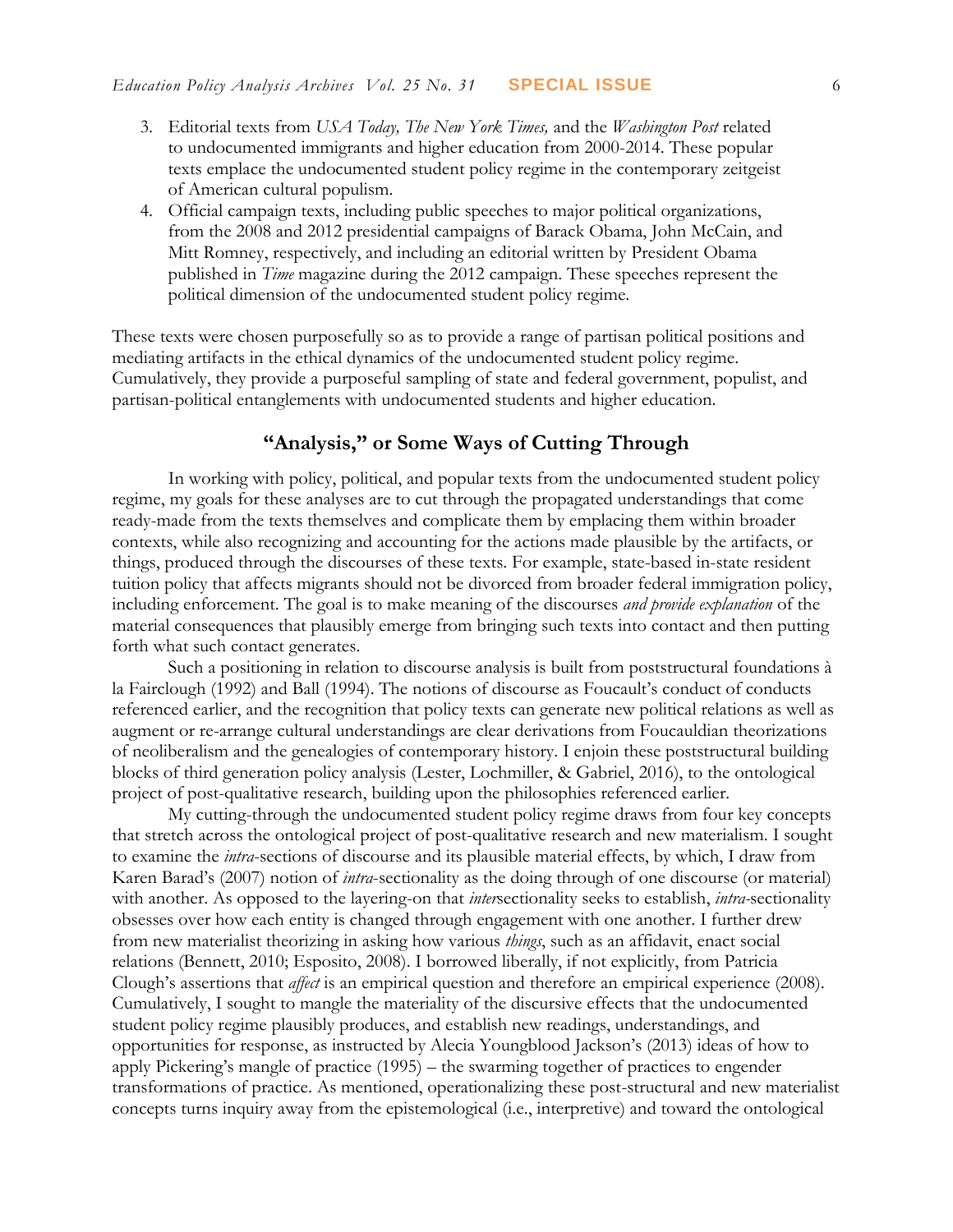(i.e., being/becoming). The ontological requires recognition of the engagement of things across discourses and their affective consequences. Hence, practices become swarmed together in the materialization of new subject positions or postures that command transformed practice in the doing of discourse. What follows are intentionally incomplete renderings of the entangled discourses reified in policy and political texts.

#### **Immigrants as Human Capital, Part One**

The undocumented student policy regime circulates a *discourse of economy* as part of its subjectivation (Deleuze, 1986/2006; Foucault, 1978/1980) of the migrant's relationship to higher education. Migrants become produced as subjects, in part, by defining their bodies in economic interests. The economy serves to foster a mode of existence for the migrant-cum-undocumented student. This discourse relies upon common rhetoric that equates educational opportunity with economic benefits to the individual and society. Students are divorced from knowledge production, but rather are situated as consumers and becoming-workers. They are nascent labor in a process of becoming economically valuable contributors to society. As President Obama explained in his *Time*  magazine editorial*,* "It makes no sense to expel talented young people … who want to staff our labs, or start new businesses…" (Obama, 2012, p. 1). According to the President, talented young people deserve to stay, in part, because of their promised labor. Residency, perhaps even citizenship down the line, indebts migrants to labor for the U.S. economy. Former Massachusetts Governor and Republican Presidential Nominee, Mitt Romney had shared similar sentiments in his 2008 campaign speech to the National Association of Latino Elected Officials (NALEO). Romney invoked the history of immigration and its role in the American neoliberal project's veridiction. He stated, "An effective immigration system can strengthen our economy. As it has since the nation's founding" (Romney, 2008, p. 2). For migrants to matter as humans in  $21<sup>st</sup>$  century America, they must contribute to capital. They must become human capital – an enterprising subject responsible for making oneself as valuable to the economy as possible in order to exist (Foucault, 2008).

As migrants, undocumented students do not inherently occupy a subject position in the undocumented student policy regime, but rather are abandoned to the object of policy. The policy developments in both ISRT *and* federal immigration policies must make the migrant mutable into a student, into nascent labor for the American economy. For example, as colleague, Susana Hernández and I detailed in a previous analysis, ISRTs that extend in-state tuition benefits to undocumented students require that migrants demonstrate residency, good moral character, and academic achievement in order to qualify as an undocumented student – a status secured through college admission and tuition billing (see Gildersleeve & Hernández, 2012).

#### **The Undocumented, the Illegal**

In previous work, colleague Susana Hernández and I outline the linguistic constructions of humanizing and dehumanizing nouns used to signify the subject positions at stake and/or targeted by ISRT policies (Gildersleeve & Hernández, 2012). We found that across extending and restricting state ISRT policies, a flurry of subject nouns are drawn upon to name the migrants and migrant children whose educations are under scrutiny. From "illegal" on one extreme to "unauthorized" or "undocumented" on the other, these state policy texts defined the targeted bodies of its discourses based on immigration status. On the surface, this makes sense in that most policies need to clearly define their target populations. However, ISRT policy, in particular, is generally written to apply to *all students* and certainly to *all residents* of a given state. These policies define a circumference of residency for in-state tuition purposes; they seek to define a political geography rather than a cultural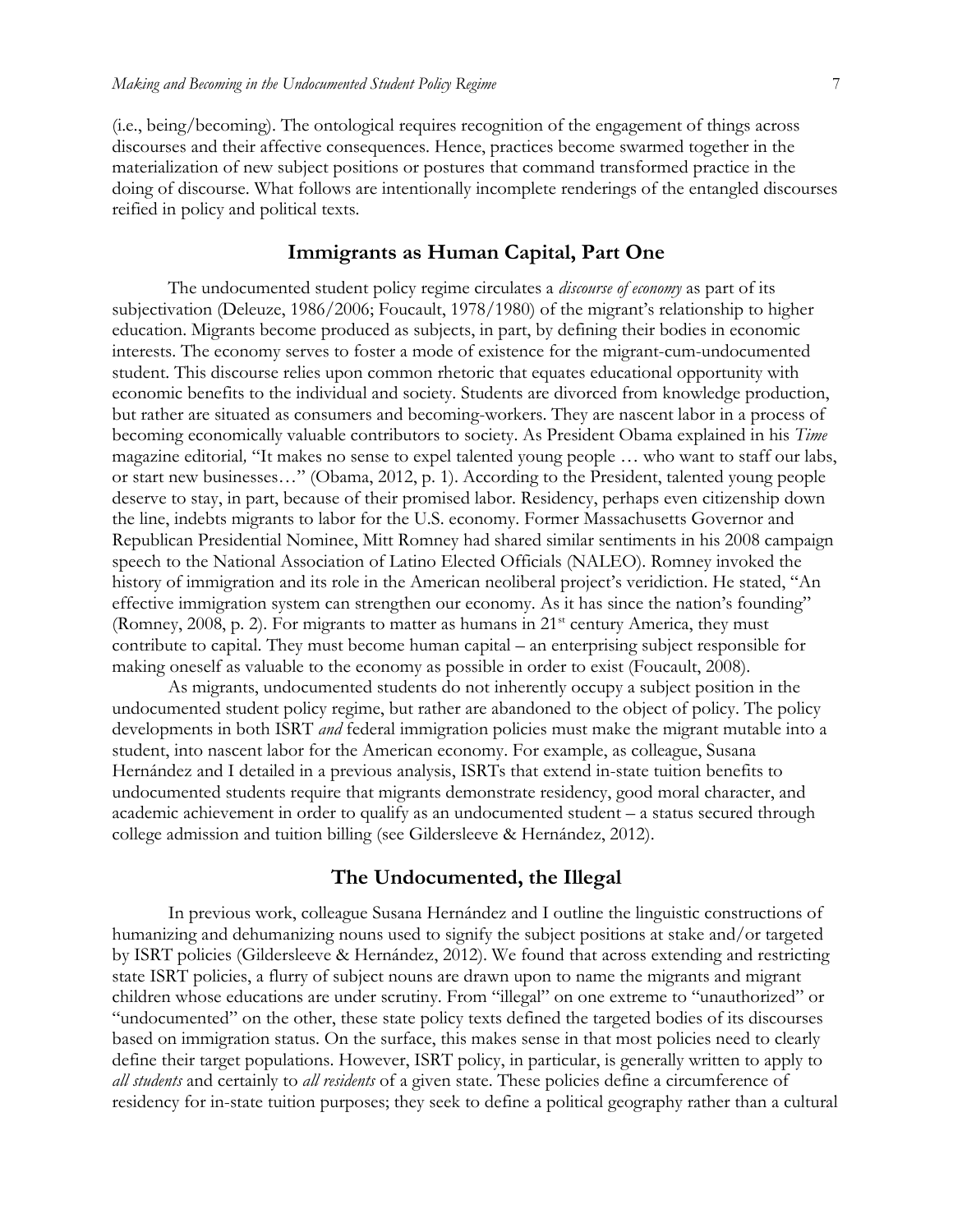personhood. The legal frameworks of the policies force an "all or nothing" application in order to avoid engaging in debates of "protected class" for various migrant circumstances.

The three-part qualification for in-state resident tuition, common across most policies, applies without respect for immigrant status: live in the state for at least three years; arrive in the United States by the age of 15, and exhibit good moral character. There is no need, in the legal framework of the policy, to involve immigrant status in the broader policy text. Yet, all 26 states' ISRT policy texts include a specific subject related to immigration. Such naming has the discursive effects of generating new subject positions – or at least contributing to such subject-creation. The naming of "illegal immigrants," "unauthorized minors," "the undocumented," and "undocumented students" in state ISRT policy texts weaves the subject-formation through other discursive moments, such as when President Obama explicitly addresses "Dreamers" in his 2012 editorial from *Time* magazine. "Dreamers" has emerged in popular media as a descriptor for undocumented student activists seeking immigration reform, particularly in relationship to education.

#### **Immigrants as Human Capital, Part Two**

Through the Obama Administration's Deferred Action for Childhood Arrivals (DACA) executive order, the migrant subject is permitted to stay in the country, only if they mutate into an undocumented student. Within the criteria to qualify for DACA, then-Secretary of Homeland Security Janet Napolitano's memorandum states an eligible immigrant, "is currently in school, has graduated from high school, has obtained a general education development certificate, or is an honorably discharged veteran of the Coast Guard or Armed Forces of the United States" (Napolitano, June 15, 2012). Such discourse seeks to remove the migrant from the equation by producing a new subject position – the undocumented student. The discourse of economy emergent from state and federal policy provides the bones to this new subject's structure.

Students, again, are nascent labor for the American economy, but not just any kind of labor. Students, or rather, college graduates, are the prized kind of labor for America. College graduates embody the self-enterprising subject position poised to effect change in society by generating income, expanding consumption, and producing ever more capital exchange and competition.

If the structural dimensions of ISRT and DACA policy texts are the bones of the undocumented student subject, then its flesh is affected through the discursive invention from popular and political texts. Presidential campaign speeches describe the economic value that wellintended (i.e., good moral character), hard-working (i.e., labor-suited), and educationally talented (i.e., college-ready) migrants represent for the American economy. As a subject, the undocumented student becomes worthy of investment.

As President Obama – the president who deported more migrants than any other in U.S. history – suggested in his rationale for redirecting the Department of Homeland Security away from focusing on youth and children: "[DACA and other directives] … lets us focus resources wisely while giving a degree of relief and hope to talented, driven, patriotic young people" (Obama, 2012, p. 3). Echoing the discourse of the economy while invoking the particularized roles that migrants – as undocumented students or otherwise – might play in it, 2008 Republican Presidential Nominee and U.S. Senator from Arizona John McCain told the audience at NALEO that Congress and the American people needed to "recognize the important economic necessity of immigrant laborers" (McCain, 2008, p. 2). McCain continued to make clear that needing migrants is different than treating them like subjects of policy, rather than objects. He asserted that he hoped to find a way to value migrant contributions, "... without excusing the fact they came here illegally or granting them privileges before those who did" (McCain, 2008, p. 3). No one gets a free ride in the undocumented student policy regime. And here is a conflation in the discourse of economy that harkens a discourse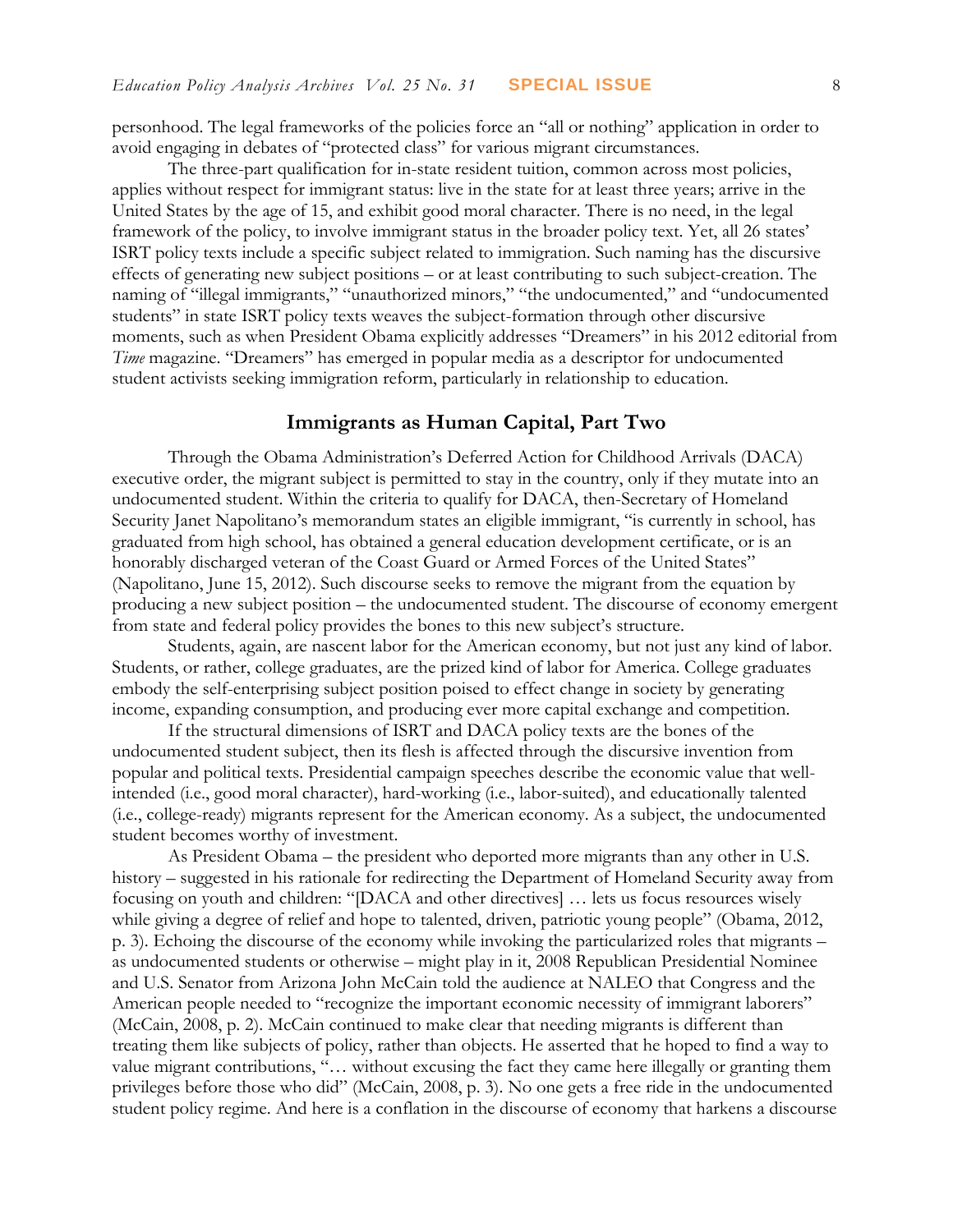of security – a fear for safety and a need to discipline the bodies of those who threaten it. Immigration law – from which the undocumented student policy regime emerges – the very set of laws that political leaders across all American political parties want to reform – are preserved here to rationalize punishment for those who could not follow them, positioning migrants as somehow dangerous to the preservation and perpetuation of the American economy.

#### **Immigrants as Human Capital, Part Three**

Recalling the prized human capital that a college educated undocumented student might become, while playing to the fears of the masses, popular media and political figures alike imbue the undocumented student with hyperbolic imagery of outstanding, talented migrant children. The figure of the undocumented valedictorian whose parents brought her into the US without authorization unbeknownst to her until she wanted to apply for federal financial aid is the story of the shiny students that popular media endlessly puts forward to pacify the fears of everyday Americans. According to this narrative, no one is getting a hand-out and no one deserves special treatment. Then Senator and Democratic Presidential Nominee Barack Obama shared as much with the leaders of NALEO in 2008:

And let's make sure any child who comes here and studies here and does well in school gets the same chance to attend a public college as anyone else. I helped pass the DREAM Act in Illinois, and I will do the same as President (Obama, 2008, p. 3).

These students are special in and of themselves, therefore they should be treated as normal. Four years later, campaigning for re-election, President Obama instructed the nation: Put yourself in their shoes. Imagine you've done everything right in your life, studied hard, worked hard, maybe even graduated at the top of your class, only to suddenly face the threat of deportation to a country that you know nothing about, with a language that you may not even speak (Obama, 2012, p. 3).

Migrants, in order to become undocumented students, emerge as exceptional, an almost otherworldly kind of exceptionalism – like the American brand of exceptionalism.

Yet, here, in the flesh of the undocumented student provided by political and popular discursive texts, is where the human capital discourse augments into a *discourse of surveillance and security*. The migrant must be produced as the undocumented student – a particularized form of human capital – so that she can be watched, tracked, measured, and emplaced into the broader security technologies of the state. Policies that help make migrants into students by extending instate resident tuition benefits to them also contribute to their surveillance. Each state that has passed an extending ISRT includes a provision that migrants must submit an affidavit affirming their desire and plans to pursue legal residency at their first opportunity (see Gildersleeve & Hernández, 2010 for an extended discussion of this surveillance technology). Federal legislation, such as DACA, similarly requires migrants to willingly disclose their immigration status and identity to educational and federal authorities. Such surveillance uniquely situates the undocumented student as vulnerable and mutable, as dependent upon the policy regime for its subjectivation, in that this surveillance is tied to students' rights to participate in American higher education. It is not tied to assistance in that education (i.e., it is not financial aid), but rather to the terms of becoming known as a student — as a subject.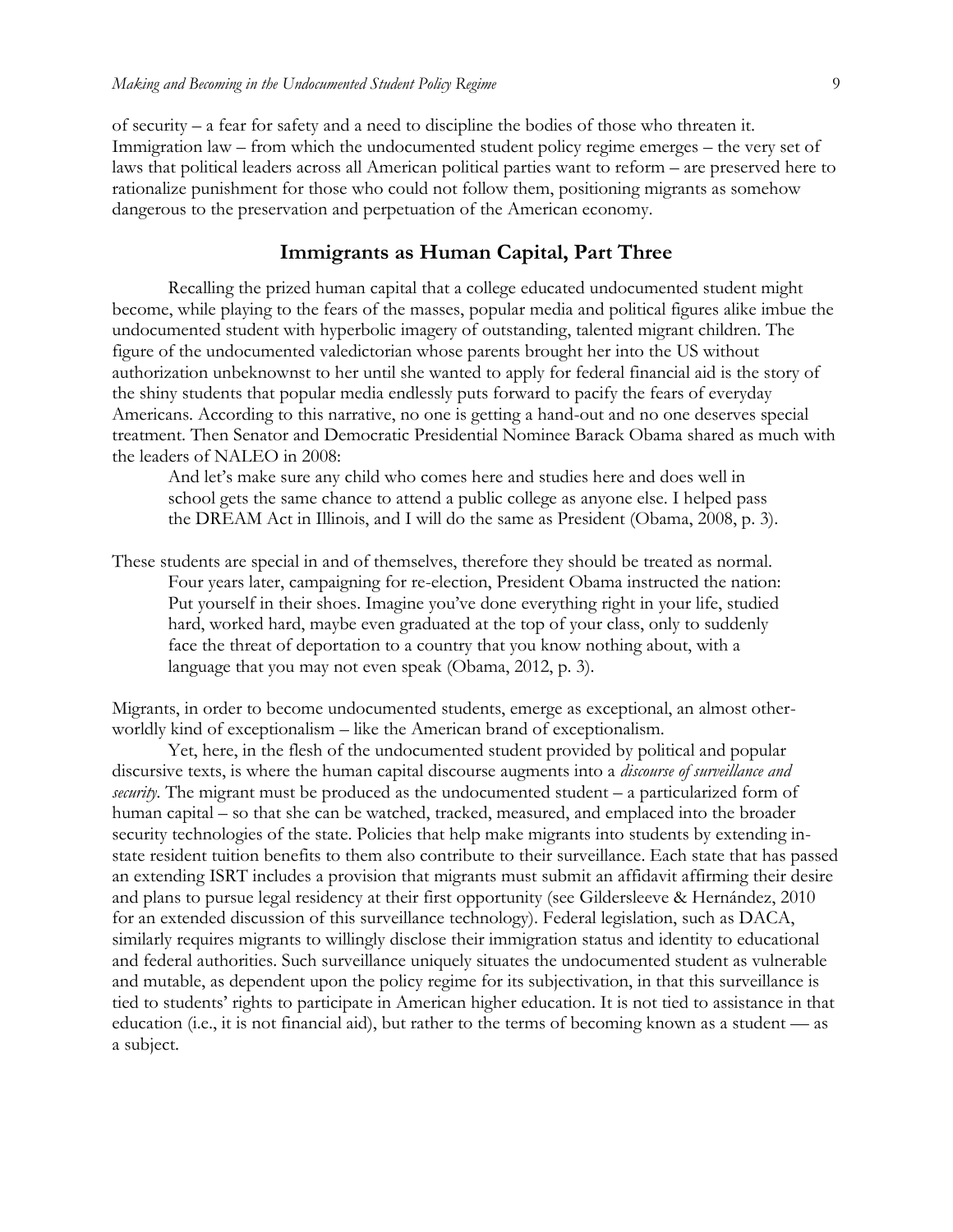#### **The Wall(s) We Choose to Live Beside, Alone, Together**

Not only does transfiguring the migrant into human capital contribute to securing of the economy, but it affords the state the ability to secure the fears of its population. The undocumented student is produced as a form of life worthy of joining the body politic, however, in so doing, migrants – as a now separate subject position – simultaneously are produced as concomitant with threats to national interests, both economic and security. The undocumented student policy regime produces what Foucault referred to as a "field of adversity" (Foucault, 2008, p. 107), a broad field of relations through which adverse conditions threaten society.

Romney's 2012 remarks make this clear:

… efforts to secure the borders. That means both preventing illegal border crossings and making it harder to illegally overstay a visa. We should field enough border patrol agents, complete a high-tech fence, and implement an improved exit verification system (Romney, 2012, p. 3).

Migrants threaten the United States. They must be surveilled upon attempted entry, via the high-tech fence, and their removal must be enforced via the exit verification system. Migrants' movements must be measurable. While undocumented students provide nascent labor and can become human capital, migrants, however, are threats.

Then-presidential candidate Obama pre-empted Romney's remarks when speaking to the Council of La Raza in 2008, making clear the economic imperative for migrant labor: "And we should also crack down on employers who hire undocumented workers so that we can protect jobs and wages" (Obama, 2008, p. 3). The "protection" is *for* the American worker and *from* the migrant. Undocumented students are exempt from this, as they become the nascent labor of becominghuman capital. Four years later in his plea to the American people for support of his deferred action strategies, President Obama recalled the discourse of security yet again, asserting his commitment to "comprehensive immigration reform that addresses our 21<sup>st</sup> century economic and security needs. … reform that continues to improve our border security … a nation of laws and a nation of immigrants" (Obama, 2012, *Time*). The field of adversity set up against migrants, as objects of policy, further enables the discourse of security and surveillance, which simultaneously is produced by and reinforces the production (and sustainability of) the undocumented student.

Whereas the migrant (and the *Illegal*) belongs to the field of adversity, the undocumented student is made and becomes human capital. Thus, the undocumented student policy regime operates from disciplinary power as well as biopower. Through discourses of economy and surveillance, and security, it disciplines migrants into following certain rules and regulations, academic and juridical. These same discourses (state and federal policies, political campaign speeches, popular media), present across the rhetorical technologies of the undocumented student policy regime, produce migrants as undocumented students – as nascent labor – or human capital for the securitization of the American economy. These discourses exercise biopower in how they transform the migrant into the undocumented student. Yet, the undocumented student is still a migrant. She is separated without being excluded. Thus, her own precarious positioning in U.S. society persists.

Such an inclusive separation is the outcome of the *intra*-sections of disciplinary power and biopower. Bodies are disciplined for measures and means of controlling the terms of their potential death while bodies (some similar, some different, all migrant) simultaneously are generated and produced as becoming-human capital. These discursive *intra*-sections build walls – with or without the high-tech fencing and employer verification systems – that Americans (migrant, permanent, or in-between) must live beside, in a confusing loneliness together.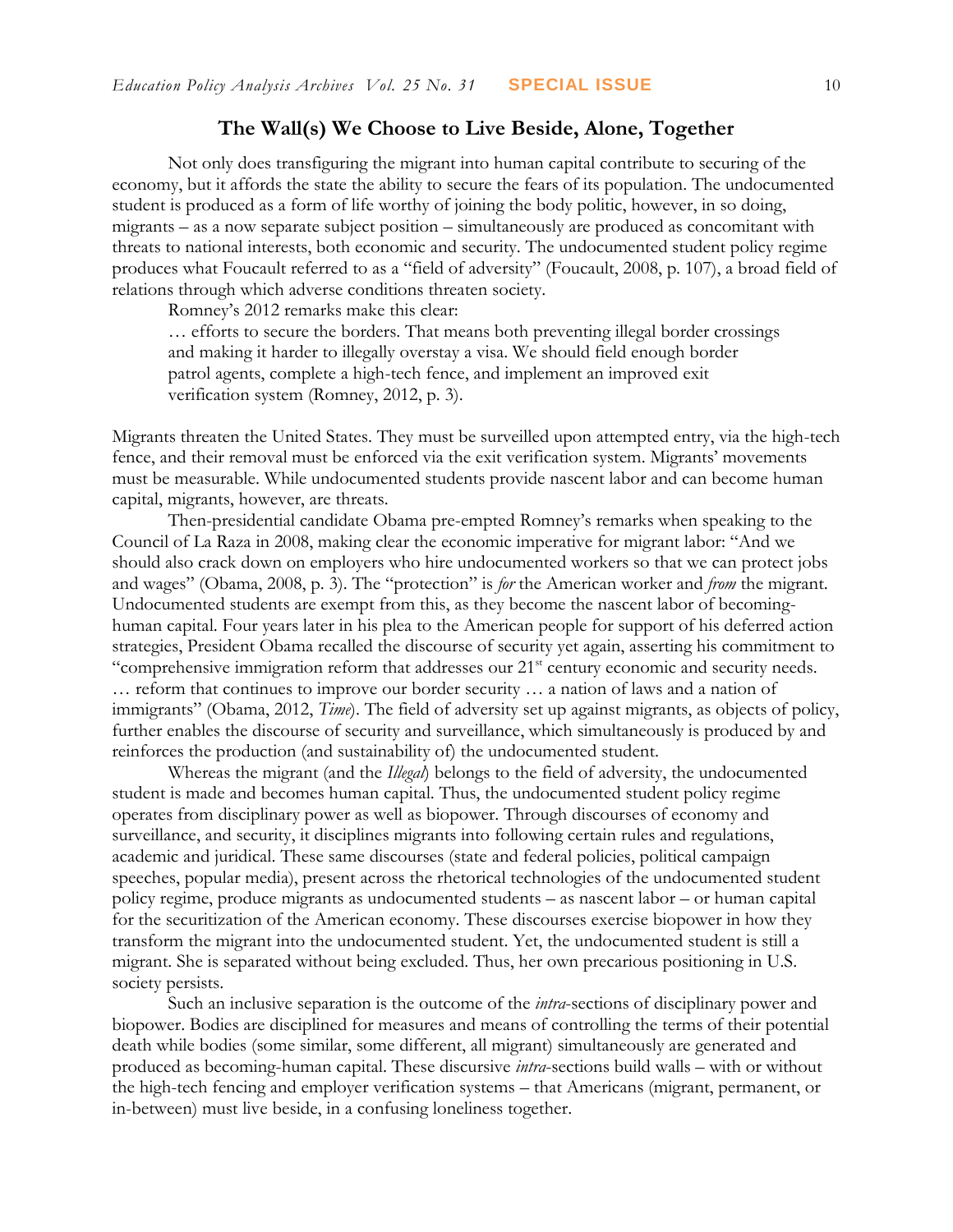#### **On Discourse and Policy in American Education and Democracy**

Undocumented student policy – as a regime – simultaneously regulates bodies while securing the body politic. That is to say, the undocumented student policy regime gives form and shape to individuation while retaining control over the population. Undocumented students can be systematically created and recreated as a set and a category, used to explain their socio-political subject position as human life to be fostered for U.S. economic domination. Put another way, the discourses of economy, security, and surveillance embedded within and across the undocumented student policy regime create a new category of student, who, when capitalised, engages a machine that produces a pedagogy of objectified-other and an ethics of "undocumented students" as surveilled, faux threats to national security, legitimated through an othering of the (im)migrant body.

Specific recommendations for policymakers, policy scholars, and philosophers of education concerned with policy include:

- 1. To the extent that policy reflects and produces the desired ethics (forms of life and ways of living) of U.S. democracy, it is imperative for policymakers to recognize the action of policy and how it produces new opportunities for such life.
- 2. Philosophy and critical analysis of policy discourse could be engaged as normative in the process of policy development and design. Since discourse operates within the power negotiations of the everyday, it can be difficult for those wrested with power (i.e., policymakers) to recognize the ostensible materiality of their discursive action (e.g., their policymaking).
- 3. Specific to migrant educational opportunity, current immigration and education policy could engage migrant subjectivities more broadly, casting a wider net to secure opportunity for migrant conditions, rather than perpetuating the possible exceptionalism provoked by producing a separateyet-not-excluded posture of the undocumented student.

Throughout this article, I have interspersed discursive analyses of political, popular, and policy texts that cumulatively engender what I call the undocumented student policy regime in U.S. higher education. These analyses, by their nature as discursive, should be read as malleable and incomplete. Yet, they remain plausible explanations of social and political conditions that migrants and their families face when engaging with American higher education today. As plausible, they must be contested. The efforts of a new materialist discourse analysis, as contrary as it may sound, support novel and innovative meanings of policy effects and consequences that should empower educators and researchers to take action. Action, after all, is affective *and* affecting (Clough, 2009). I spliced my analyses across various discussions of the materialization of the new subjectivity produced by the undocumented student policy regime – the immigrant as human capital. I hope such splicing demonstrates one way that discourse can be opened up as a *new empiricism* for contestation and conversation. In these ways, my contribution to the third generation of policy analysis in education seeks to democratize policy analysis by inviting the reader into the sense-making process.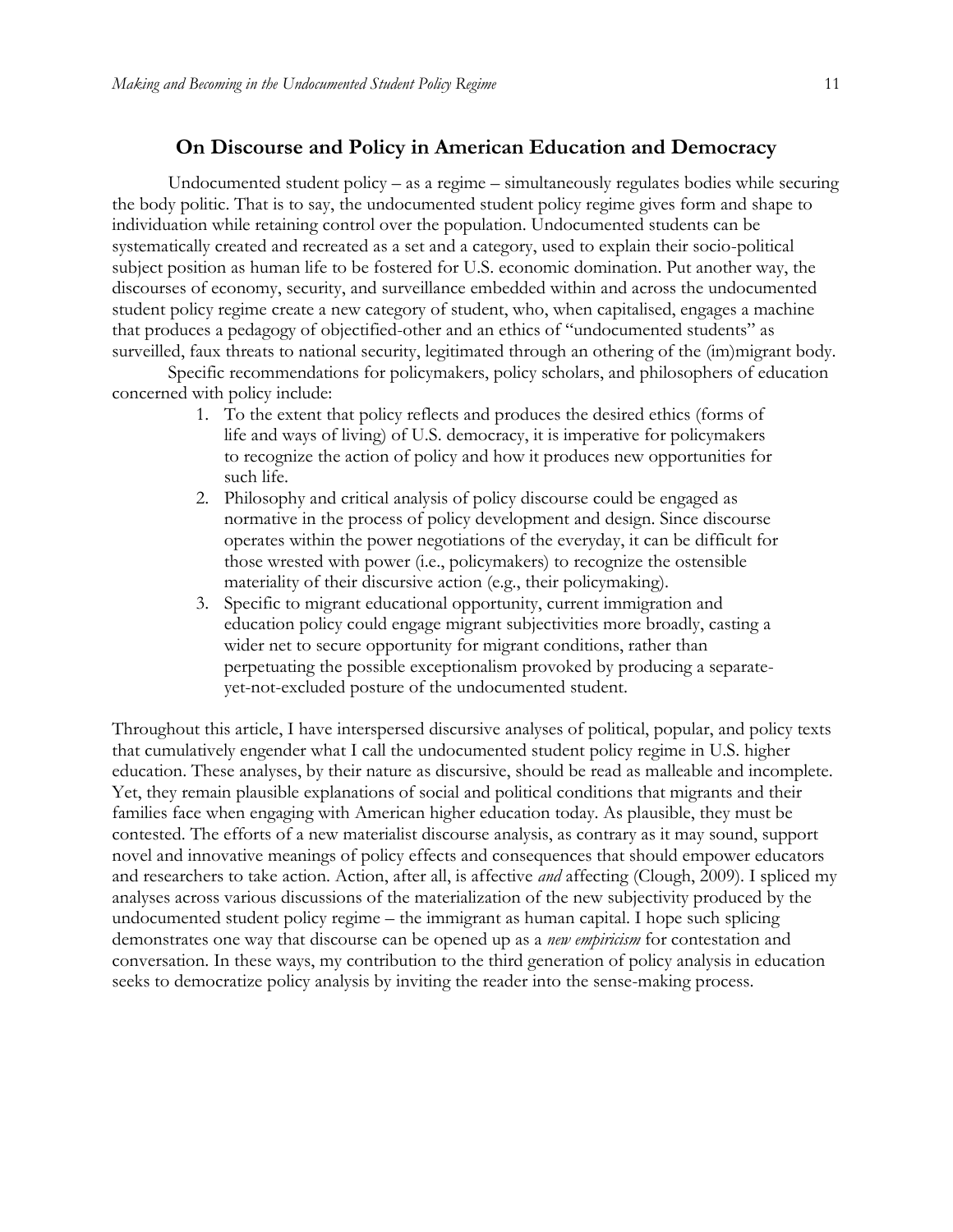#### **References**

- Allan, E. J. (2010). Feminist poststructuralism meets policy analysis: An overview*.* In E. J. Allan, S. V. D. Iverson, & Ropers-Huilman (Eds.), *Reconstructing policy in higher education: Feminist poststructural perspectives*, (pp. 11-36). New York: Routledge.
- Ball, S. J. (1994). *Education reform: A critical and post-structural approach*. Buckingham: Open University Press.
- Barad, K. (2007). *Meeting the universe halfway: Quantum physics and the entanglement of matter and meaning.*  Duke University Press. https://doi.org/10.1215/9780822388128
- Baxter, J. (2003). *Positioning gender in discourse: A feminist methodology.* New York: Palgrave-Macmillan. https://doi.org/10.1057/9780230501263
- Bennett, J. (2010). *Vibrant matter: A political ecology of things.* Durham and London: Duke University Press.
- Clough, P. T. (2008). The affective turn: Political economy, biomedia and bodies. *Theory, Culture, & Society, 25*(1), 1-22. https://doi.org/10.1177/0263276407085156
- Clough, P. T. (2009). The new empiricism: Affect and sociological method. *European Journal of Social Theory, 12*(1): 43-61. https://doi.org/10.1057/9780230501263
- Connolly, W. E. (2011). *A world of becoming.* Durham, NC: Duke University Press.
- Coole, D. & Frost, S. (2010). Introducing the New aterialisms. In D. Coole & S. Frost (Eds.), *New materialisms: Ontology, agency, and politics* (pp. 1-46). Durham, NC: Duke University Press. https://doi.org/10.1215/9780822392996-001
- Deleuze, G. (1986/2006). *Foucault*. London: Bloomsbury Academic.
- Deleuze, G. & Guattari, F. (1987). *A thousand plateaus: Capitalism and schizophrenia.* Minneapolis, MN: University of Minnesota Press.
- Esposito, R. (2008). *Bios: Biopolitics and philosophy.* Minneapolis, MN: University of Minneapolis Press.
- Fairclough, N. (1992). *Discourse and social change.* Cambridge, MA: Polity.
- Flores, S. M. (2010). State Dream Acts: The effect of in0state resident tuition policies and undocumented Latino students. *The Review of Higher Education,* 33(2): 239-283. https://doi.org/10.1353/rhe.0.0134
- Foucault, M. (1978/1980). *The history of sexuality: Volume I: An introduction.* (R. Hurley, Trans.). New York: Vintage Books.
- Foucault, M. (2008). *The Birth of biopolitics. Lectures from the Collège de France.* New York: Picador.
- Gildersleeve, R. E., Rumann, C., & Mondragón, R. (2010). Serving undocumented students: Current law and policy. In J. Price (Ed.), *New directions in student services: Understanding and supporting undocumented students,* (pp. 5-18)*.* San Francisco: Jossey-Bass Publishers. https://doi.org/10.1002/ss.364
- Jackson, A. Y. (2013). Posthumanist data analysis of mangling practices. *International Journal of Studies in Education, 26*(6), 741-748.
- Jackson, A. Y., & Mazzei, L. (2012). *Thinking with theory in qualitative research. Viewing data across multiple perspectives.* London: Routledge. https://doi.org/10.1080/09518398.2013.788762Koro-Ljungberg, M. (2016). *Reconceptualizing Qualitative Research: Methodologies without Methodology.* Los Angeles: Sage.
- Kuntz, A. (2015). *The Responsible Methodologist: Inquiry, Truth-telling, and Social Justice.* Walnut Creek, CA: Left Coast Press.
- Lemke, T. (2011). *Biopolitics: An Advanced Introduction.* New York: New York University Press.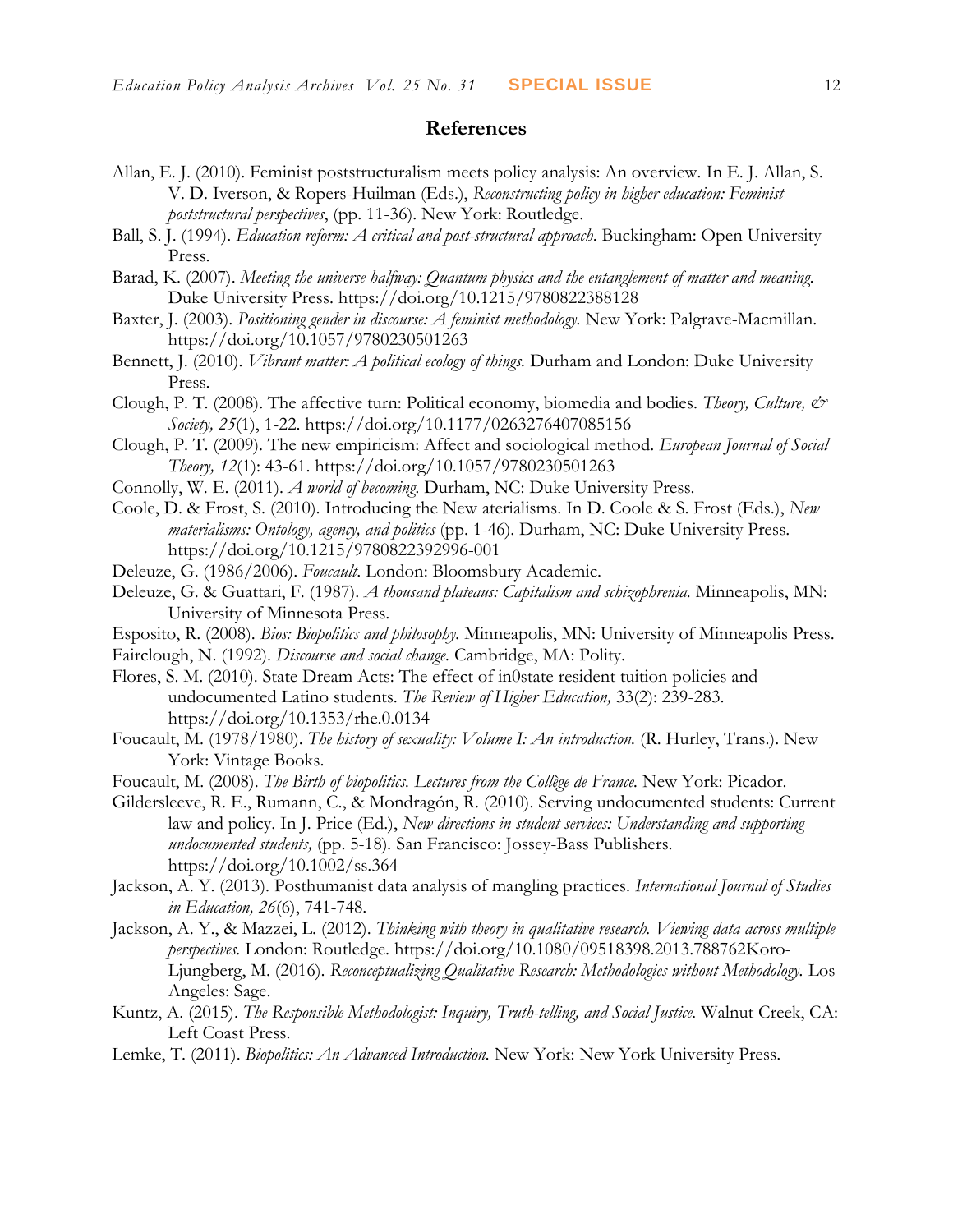- Lester, J. N., Lochmiller, C. R., & Gabriel, R. (2016). Locating and applying critical discourse analysis within educational policy: An introduction. *Education Policy Analysis Archives, 24*(102) http://dx.doi.org/10.14507/epaa.24.2768
- Napolitano, J. (2012, June 15). *Exercising Prosecutorial Discretion with Respect to Individuals Who Came to the United States as Children [Memorandum].* Washington, D.C.: Department of Homeland Security.
- Nienhusser, K. (2014). Role of community colleges in the implementation of postsecondary education enrollment policies for undocumented students. *Community College Review, 42*(1), 3- 22. https://doi.org/10.1177/0091552113509837
- Obama, B. (2008, June 28). Remarks of Senator Barack Obama: National Association of Latino Elected and Appointed Officials. Retrieved from [http://www.barackobama.com/2008/06/28/remarks\\_barack\\_obama\\_84.php.](http://www.barackobama.com/2008/06/28/remarks_barack_obama_84.php)
- Obama, B. (2008, July 8). Remarks of Senator Barack Obama: League of United Latin American Citizens. Retrieved from

[http://www.barackobama.com/2008/07/08/remarks\\_of\\_senator\\_barack\\_obama\\_89.php](http://www.barackobama.com/2008/07/08/remarks_of_senator_barack_obama_89.php)

- Obama, B. (2012, June 17). Editorial: A Nation of Laws and a Nation of Immigrants. *Time* Magazine. Retrieved from [http://ideas.time.com/2012/06/17/a-nation-of-laws-and-a](http://ideas.time.com/2012/06/17/a-nation-of-laws-and-a-nation-of-immigrants/)[nation-of-immigrants/](http://ideas.time.com/2012/06/17/a-nation-of-laws-and-a-nation-of-immigrants/)
- Olivas, M. A. (2011). *No Undocumented Child Left Behind: Plyler v. Doe and the Education of Undocumented Schoolchildren*. New York: NYU Press.
- Pasque, P. A., Carducci, R., Gildersleeve, R. E., & Kuntz, A. M. (2011). Disrupting the ethical imperatives of "junior" critical qualitative scholars in the era of conservative modernization. *Qualitative Inquiry, 17*(7), 571-588*.* https://doi.org/10.1177/1077800411409878
- Perez Huber, L., & Malagon, M. C. (2007). Silenced struggles: The experiences of Latina and Latino undocumented students in California. *Nevada Law Journal, 7*(841), 841-861.
- Pickering, A. (1995). *The mangle of practice: Time, agency, and science*. Chicago, IL: University of Chicago Press. https://doi.org/10.7208/chicago/9780226668253.001.0001
- Romney, M. (2012, June 21). Mitt Romney delivers remarks to NALEO: "Growing Opportunity for all Americans." Retrieved from [http://www.mittromney.com/news/press/2012/06/mitt](http://www.mittromney.com/news/press/2012/06/mitt-romney-delivers-remarks-to-naleo-php)[romney-delivers-remarks-to-naleo-php.](http://www.mittromney.com/news/press/2012/06/mitt-romney-delivers-remarks-to-naleo-php)
- St. Pierre, E. (2013). The posts continue: becoming. *International Journal of Qualitative Studies in Education, 26*(6), 646-657. https://doi.org/10.1080/09518398.2013.788754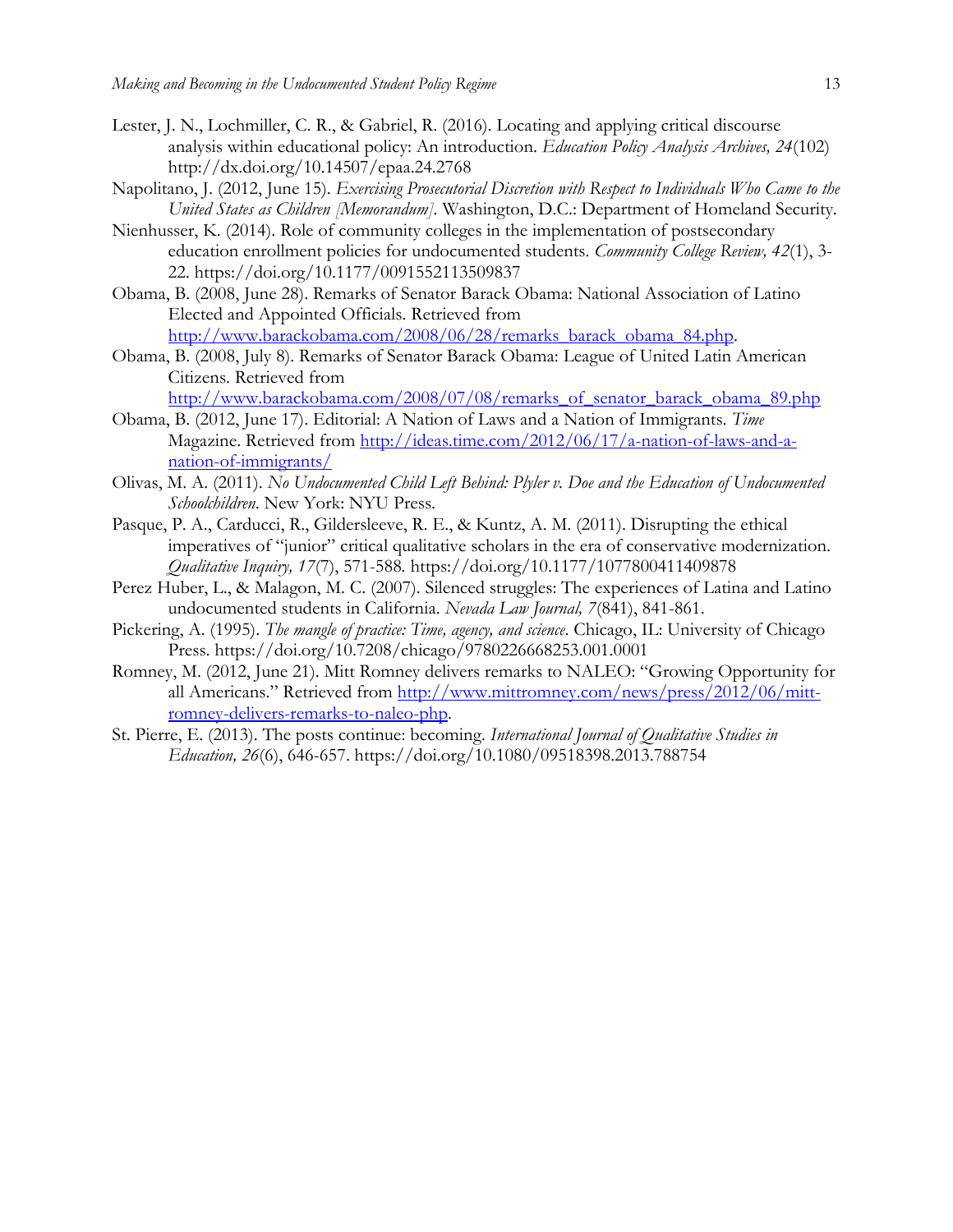#### **About the Author**

#### **Ryan Evely Gildersleeve**

University of Denver

#### [Ryan.Gildersleeve@du.edu](mailto:Ryan.Gildersleeve@du.edu)

Ryan Evely Gildersleeve is Associate Professor and Department Chair of Higher Education in the Morgridge College of Education at the University of Denver, Colorado, USA. His research interrogates the philosophical foundations and social contexts of tertiary education, with particular interests in supporting Latino (im)migrant communities' struggles for educational opportunity. He is the author of *Fracturing Opportunity: Mexican Migrant Students and College-going Literacy* (Peter Lang), and he was a 2012-2014 National Academy of Education Post-doctoral Fellow.

#### **About the Guest Editors**

#### **Jessica Nina**

Indiana University [jnlester@indiana.edu](mailto:clochmil@indiana.edu)

Jessica Nina Lester is an Assistant Professor of Inquiry Methodology in the School of Education at Indiana University. She teaches research methods courses, with a particular focus on discourse analysis approaches and conversation analysis. She focuses much of her research on the study and development of qualitative methodologies and methods, and situates her substantive research at the intersection of discourse studies and disability studies.

#### **Chad R. Lochmiller**

Indiana University

#### [clochmil@indiana.edu](mailto:clochmil@indiana.edu)

Chad R. Lochmiller is an Assistant Professor of Educational Leadership and Policy Studies in the School of Education at Indiana University and a faculty affiliate of the Center for Evaluation & Education Policy. He teaches graduate and certification courses to students in the Educational Leadership Program. His research examines education policy issues broadly related to human resource management, instructional supervision, and school finance.

#### **Rachael Gabriel**

University of Connecticut

## [rachael.gabriel@uconn.edu](mailto:rachael.gabriel@uconn.edu)

Rachael Gabriel is an Assistant Professor of Literacy Education at the University of Connecticut, and is an associate of the Center for Education Policy Analysis (CEPA), and the Center on Postsecondary Education and Disability (CPED). Her research interests include teacher preparation, development and evaluation, as well as literacy instruction, interventions, and related policies. Rachael's current projects investigate supports for adolescent literacy, disciplinary literacy, state policies related to reading instruction and tools for teacher evaluation.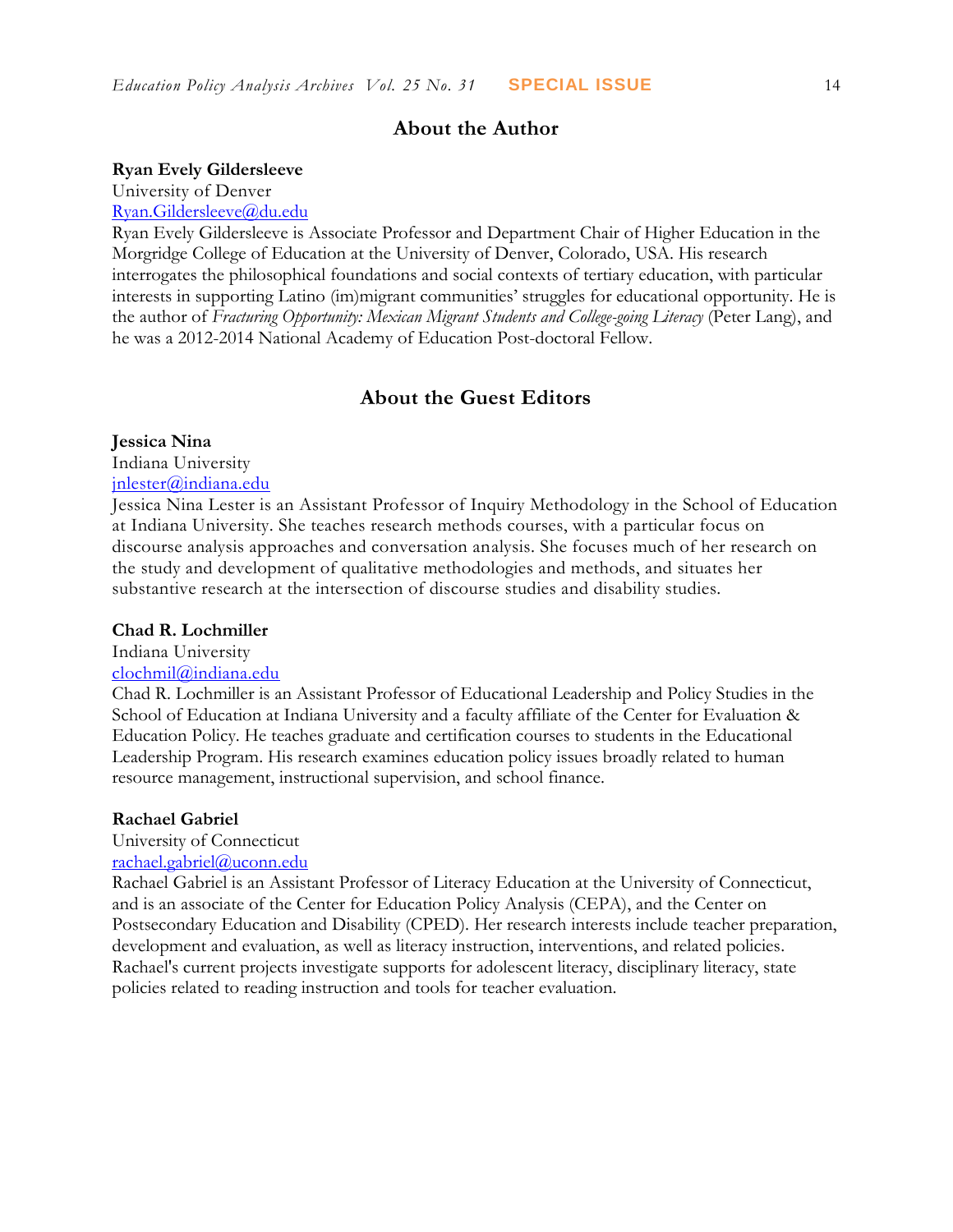## **SPECIAL ISSUE CONTEMPORARY APPROACHES TO THE STUDY OF EDUCATION POLICY & DISCOURSE**

# education policy analysis archives

Volume 25 Number 31 March 27, 2017 ISSN 1068-2341

@

**SUMERIGHTS RESERVED** Readers are free to copy, display, and distribute this article, as long as the work is attributed to the author(s) and **Education Policy Analysis Archives,** it is distributed for noncommercial purposes only, and no alteration or transformation is made in the work. More details of this Creative Commons license are available at

http://creativecommons.org/licenses/by-nc-sa/3.0/. All other uses must be approved by the author(s) or **EPAA**. **EPAA** is published by the Mary Lou Fulton Institute and Graduate School of Education at Arizona State University Articles are indexed in CIRC (Clasificación Integrada de Revistas Científicas, Spain), DIALNET (Spain), [Directory of Open Access Journals,](http://www.doaj.org/) EBSCO Education Research Complete, ERIC, Education Full Text (H.W. Wilson), QUALIS A2 (Brazil), SCImago Journal Rank; SCOPUS, SOCOLAR (China).

Please contribute commentaries at http://epaa.info/wordpress/ and send errata notes to Audrey Amrein-Beardsley at **Audrey.beardsley@asu.edu** 

**Join EPAA's Facebook community** at<https://www.facebook.com/EPAAAAPE> and **Twitter feed** @epaa\_aape.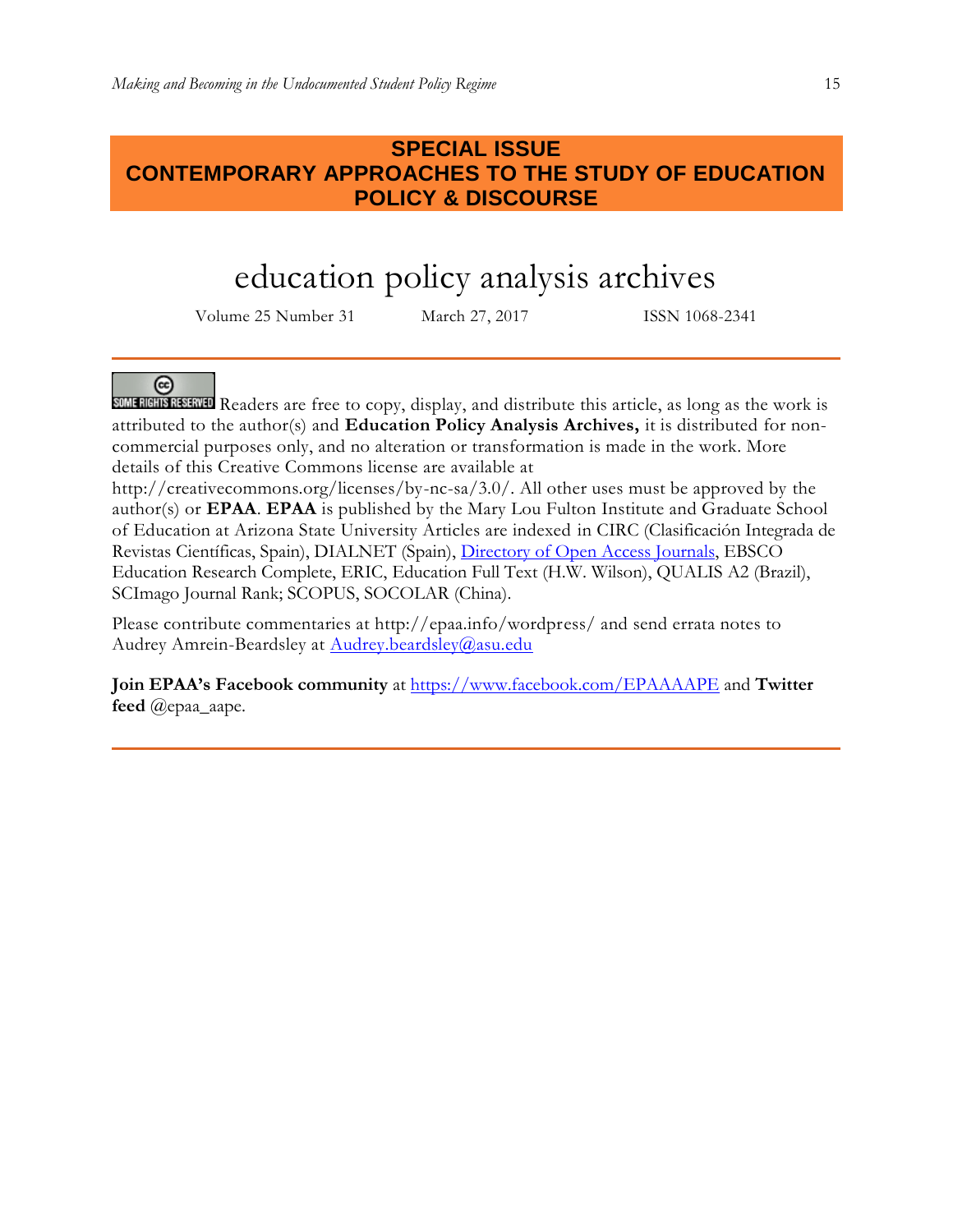## education policy analysis archives editorial board

Lead Editor: **Audrey Amrein-Beardsley** (Arizona State University) Consulting Editor: **Gustavo E. Fischman** (Arizona State University) Associate Editors: **David Carlson**, **Margarita Jimenez-Silva, Eugene Judson**, **Mirka Koro-Ljungberg, Scott Marley, Jeanne M. Powers, Iveta Silova, Maria Teresa Tatto** (Arizona State University)

**Cristina Alfaro** San Diego State University

**Gary Anderson** New York University

**Michael W. Apple** University of Wisconsin, Madison **Jeff Bale** OISE, University of Toronto, Canada

**David C. Berliner** Arizona State University

**Casey Cobb** University of Connecticut

**Arnold Danzig** San Jose State University

**Linda Darling-Hammond**  Stanford University

**Elizabeth H. DeBray** University of Georgia

**Chad d'Entremont** Rennie Center for Education Research & Policy

**John Diamond** University of Wisconsin, Madison

**Matthew Di Carlo** Albert Shanker Institute

**Michael J. Dumas** University of California, Berkeley

**Kathy Escamilla** University of Colorado, Boulder

**Melissa Lynn Freeman** Adams State College

**Rachael Gabriel** University of Connecticut

**Amy Garrett Dikkers** University of North Carolina, Wilmington

**Gene V Glass** Arizona State University

**Ronald Glass** University of California, Santa Cruz

**Jacob P. K. Gross** University of Louisville

**Julian Vasquez Heilig** California State University, Sacramento **Aaron Bevanot** SUNY Albany **Kimberly Kappler Hewitt** University of North Carolina Greensboro

**Aimee Howley** Ohio University **Noah Sobe** Loyola University

**Henry Braun** Boston College **Steve Klees** University of Maryland **Nelly P. Stromquist** University of

**Jaekyung Lee S**UNY Buffalo

**Jessica Nina Lester** Indiana University

**Amanda E. Lewis** University of Illinois, Chicago

**Chad R. Lochmiller** Indiana University

**Christopher Lubienski** University of Illinois, Urbana-Champaign

**Sarah Lubienski** University of Illinois, Urbana-Champaign

**William J. Mathis** University of Colorado, Boulder

**Michele S. Moses** University of Colorado, Boulder

**Julianne Moss** Deakin University, Australia

**Sharon Nichols** University of Texas, San Antonio

**Eric Parsons** University of Missouri-Columbia

**Susan L. Robertson** Bristol University, UK

**Gloria M. Rodriguez** University of California, Davis **R. Anthony Rolle** University of Houston

**A. G. Rud** Washington State University

**Eric M. Haas** WestEd **Patricia Sánchez** University of University of Texas, San Antonio **Janelle Scott** University of California, Berkeley **Jack Schneider** College of the Holy

Cross

Maryland

**Benjamin Superfine** University of Illinois, Chicago

**Adai Tefera** Virginia Commonwealth University

**Tina Trujillo** University of California, Berkeley

**Federico R. Waitoller** University of Illinois, Chicago

**Larisa Warhol** University of Connecticut

**John Weathers** University of Colorado, Colorado Springs

**Kevin Welner** University of Colorado, Boulder

**Terrence G. Wiley** Center for Applied Linguistics

**John Willinsky**  Stanford University

**Jennifer R. Wolgemuth** University of South Florida

**Kyo Yamashiro** Claremont Graduate University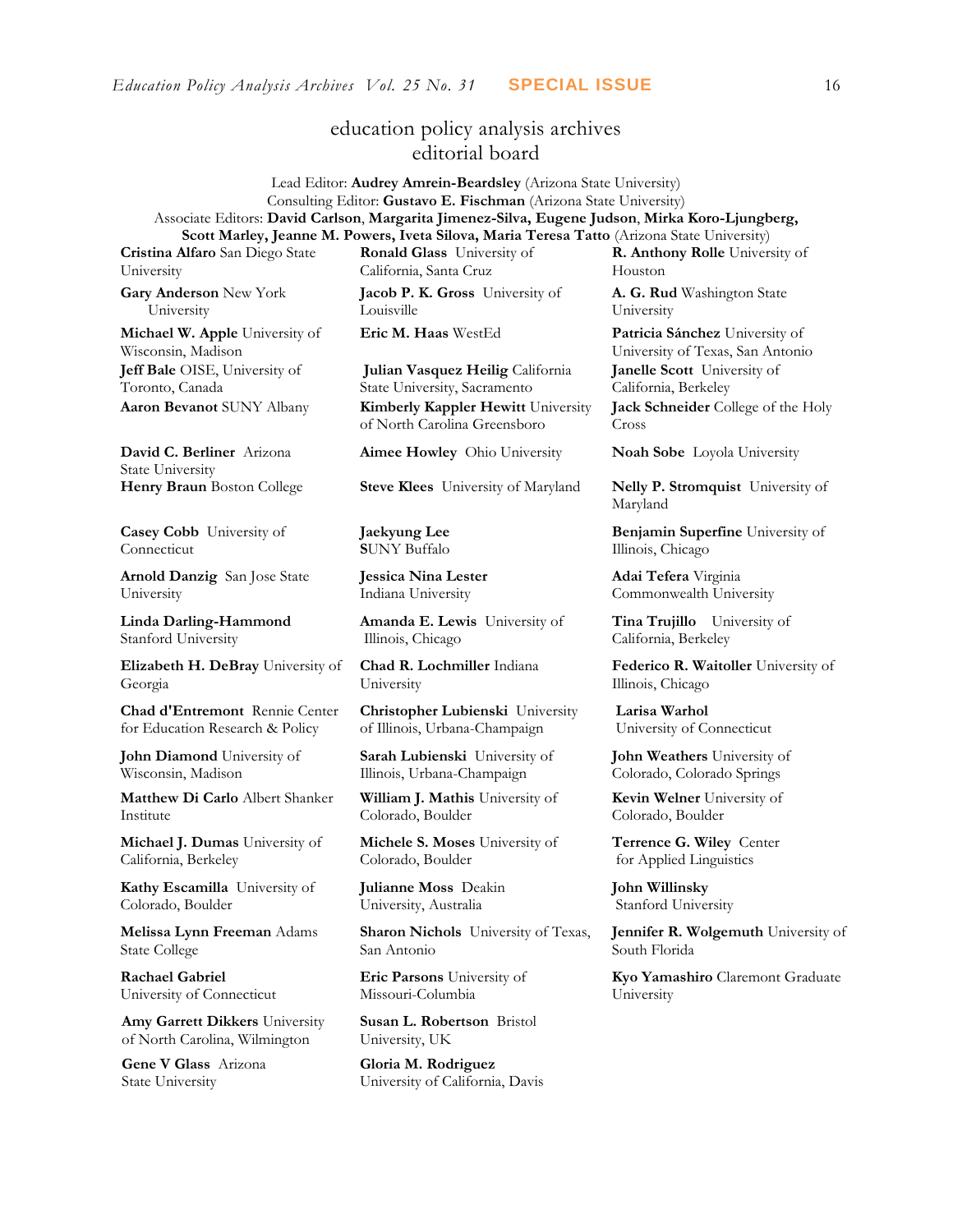## archivos analíticos de políticas educativas consejo editorial

Editor Consultor: **Gustavo E. Fischman** (Arizona State University) Editores Asociados: **Armando Alcántara Santuario** (Universidad Nacional Autónoma de México), **Jason Beech**, (Universidad de San Andrés), **Angelica Buendia**, (Metropolitan Autonomous University), **Ezequiel Gomez Caride**, (Pontificia Universidad Católica Argentina), **Antonio Luzon**, (Universidad de Granada), **José Luis Ramírez,** (Universidad de Sonora)

**Claudio Almonacid** Universidad Metropolitana de Ciencias de la Educación, Chile **Miguel Ángel Arias Ortega**  Universidad Autónoma de la Ciudad de México **Xavier Besalú Costa**  Universitat de Girona, España

**[Xavier Bonal](javascript:openRTWindow() Sarro** Universidad Autónoma de Barcelona, España

**[Antonio Bolívar](javascript:openRTWindow() Boitia** Universidad de Granada, España

**[José Joaquín Brunner](javascript:openRTWindow()** Universidad Diego Portales, Chile

## **[Damián Canales Sánchez](javascript:openRTWindow()**

Instituto Nacional para la Evaluación de la Educación, México

#### **Gabriela de la Cruz Flores**

Universidad Nacional Autónoma de México

#### **[Marco Antonio Delgado Fuentes](javascript:openRTWindow()** Universidad Iberoamericana, México **[Inés Dussel](javascript:openRTWindow()**, DIE-CINVESTAV, México

**[Pedro Flores Crespo](javascript:openRTWindow()** Universidad Iberoamericana, México

**Ana María García de Fanelli**  Centro de Estudios de Estado y Sociedad (CEDES) CONICET, Argentina

**Juan Carlos González Faraco**  Universidad de Huelva, España

**María Clemente Linuesa**  Universidad de Salamanca, España

**Jaume Martínez Bonafé** Universitat de València, España

**Alejandro Márquez Jiménez**  Instituto de Investigaciones sobre la Universidad y la Educación, UNAM, México **María Guadalupe Olivier Tellez**, Universidad Pedagógica Nacional, México **[Miguel Pereyra](javascript:openRTWindow()** Universidad de Granada, España

**[Mónica Pini](javascript:openRTWindow()** Universidad Nacional de San Martín, Argentina

**Omar Orlando Pulido Chaves** Instituto para la Investigación Educativa y el Desarrollo Pedagógico (IDEP)

**[José Luis Ramírez](javascript:openRTWindow() Romero** Universidad Autónoma de Sonora, México **[Paula Razquin](javascript:openRTWindow()** Universidad de San

Andrés, Argentina

**José Ignacio Rivas Flores** Universidad de Málaga, España **[Miriam Rodríguez Vargas](javascript:openRTWindow()** Universidad Autónoma de Tamaulipas, México **José Gregorio Rodríguez**  Universidad Nacional de Colombia, Colombia **[Mario Rueda Beltrán](javascript:openRTWindow()** Instituto de Investigaciones sobre la Universidad y la Educación, UNAM, México **José Luis San Fabián Maroto**  Universidad de Oviedo,

**[Jurjo Torres Santomé](javascript:openRTWindow()**, Universidad de la Coruña, España

España

**[Yengny Marisol Silva Laya](javascript:openRTWindow()** Universidad Iberoamericana, México **Juan Carlos Tedesco** Universidad Nacional de San Martín, Argentina

**Ernesto Treviño Ronzón** Universidad Veracruzana, México

**[Ernesto Treviño](javascript:openRTWindow() Villarreal** Universidad Diego Portales Santiago, Chile **[Antoni Verger Planells](javascript:openRTWindow()** Universidad Autónoma de Barcelona, España **[Catalina Wainerman](javascript:openRTWindow()** Universidad de San Andrés, Argentina **Juan Carlos Yáñez Velazco** Universidad de Colima, México